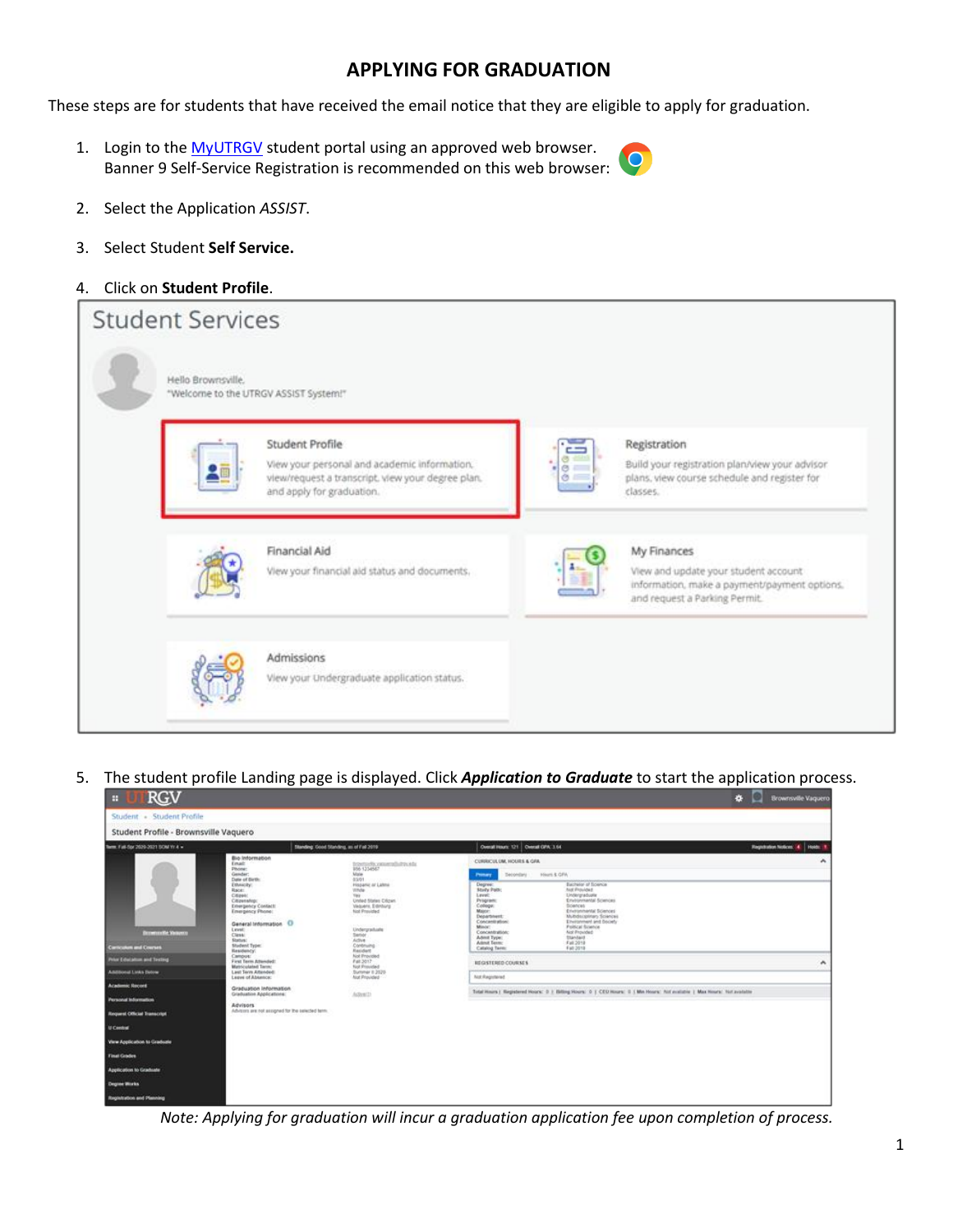### 6. Click *Application to Graduate.*

| <b>Curriculum and Courses</b>       |
|-------------------------------------|
| <b>Prior Education and Testing</b>  |
| <b>Additional Links Below</b>       |
| <b>Academic Record</b>              |
| <b>Personal Information</b>         |
| <b>Request Official Transcript</b>  |
| <b>U</b> Central                    |
| <b>View Application to Graduate</b> |
| <b>Final Grades</b>                 |
| <b>Application to Graduate</b>      |
| <b>Degree Works</b>                 |
| <b>Registration and Planning</b>    |

7. Select the term for the graduation application.

| <b>E UTRGV</b>                 | $\pmb{\ast}$ | $\Box$ | Vaquero Edinburg |
|--------------------------------|--------------|--------|------------------|
| Student Graduation Application |              |        |                  |
| Curriculum Selection           |              |        |                  |
| Term *                         |              |        |                  |
| Select<br>$\checkmark$         |              |        |                  |
|                                |              |        |                  |
|                                |              |        |                  |
|                                |              |        |                  |
|                                |              |        |                  |
|                                |              |        |                  |
|                                |              |        |                  |
|                                |              |        |                  |
|                                |              |        |                  |
|                                |              |        |                  |
|                                |              |        |                  |
|                                |              |        |                  |
|                                |              |        |                  |
|                                |              |        |                  |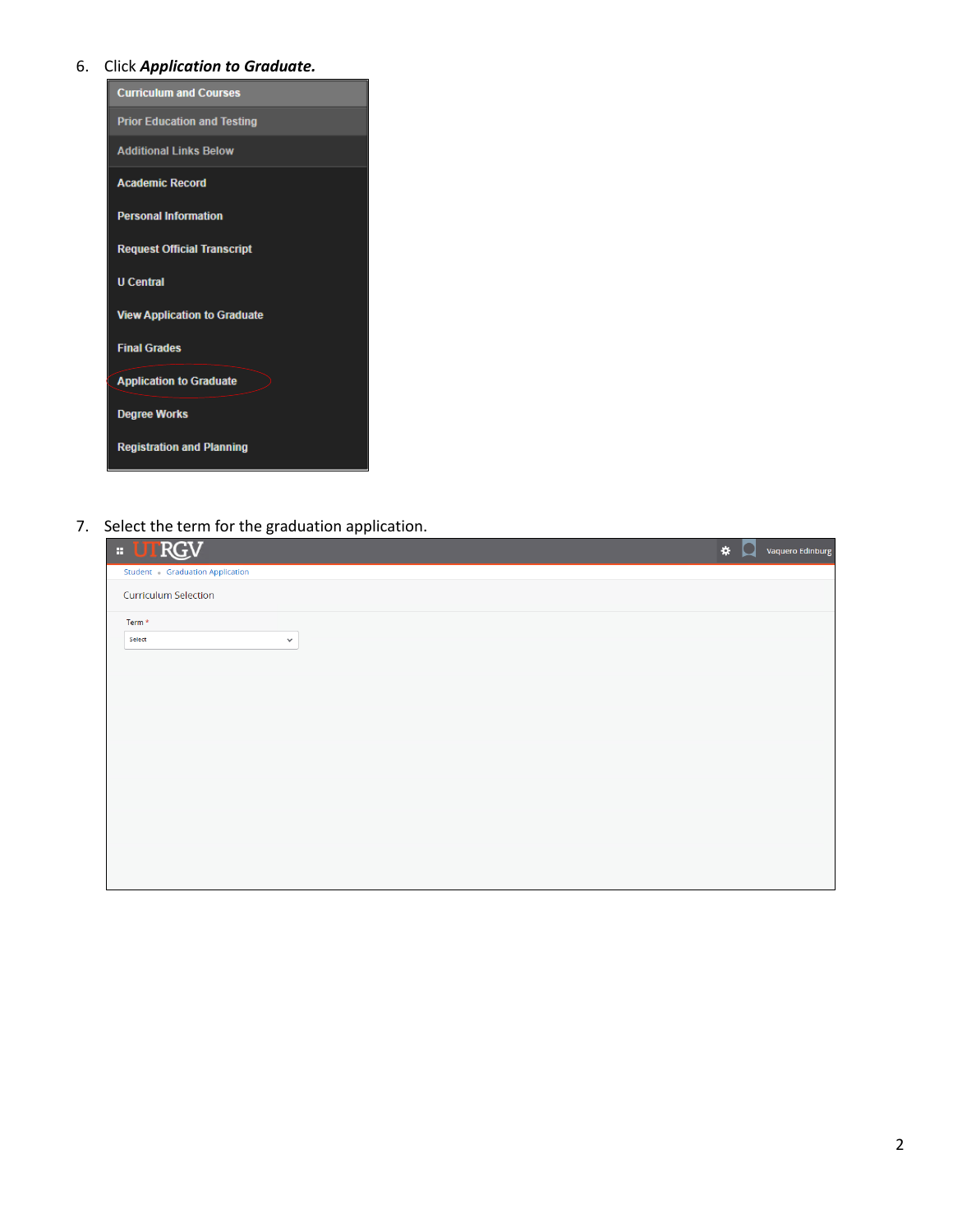8. Select primary degree and click on *Continue*.

| <b>E UTRGV</b>                 |                               |          |                               | * | <b>Brownsville Vaquero</b> |
|--------------------------------|-------------------------------|----------|-------------------------------|---|----------------------------|
| Student Graduation Application |                               |          |                               |   |                            |
| <b>Curriculum Selection</b>    |                               |          |                               |   |                            |
| Term *                         |                               |          |                               |   |                            |
| Spring 2021                    | $\checkmark$                  |          |                               |   |                            |
|                                |                               |          |                               |   |                            |
| <b>O</b> Primary Degree        |                               |          |                               |   |                            |
| <b>Bachelor of Science</b>     |                               |          |                               |   |                            |
| Level                          | Program                       | College  | Major                         |   |                            |
| Undergraduate                  | <b>Environmental Sciences</b> | Sciences | <b>Environmental Sciences</b> |   |                            |
| <b>Major Concentration</b>     | Minor                         |          |                               |   |                            |
| <b>Environment and Society</b> | <b>Political Science</b>      |          |                               |   |                            |
|                                |                               |          |                               |   |                            |
|                                |                               |          |                               |   |                            |
| Continue                       |                               |          |                               |   |                            |
|                                |                               |          |                               |   |                            |
|                                |                               |          |                               |   |                            |
|                                |                               |          |                               |   |                            |
|                                |                               |          |                               |   |                            |
|                                |                               |          |                               |   |                            |

9. Select your Graduation date and select your decision about attending the ceremony, then click *Continue.*

| <b>: UTRGV</b>                                                                                                | $\frac{1}{2}$ | <b>Brownsville Vaquero</b> |
|---------------------------------------------------------------------------------------------------------------|---------------|----------------------------|
| Student Graduation Application                                                                                |               |                            |
| <b>Graduation Date Selection</b>                                                                              |               |                            |
| <b>Primary Degree</b>                                                                                         |               |                            |
| <b>Bachelor of Science</b>                                                                                    |               |                            |
|                                                                                                               |               |                            |
| <b>Graduation Ceremony Attendance</b>                                                                         |               |                            |
| Graduation Date *                                                                                             |               |                            |
| Select<br>$\hat{\phantom{a}}$                                                                                 |               |                            |
| Date: 05/06/2021 Term: Spring 2021 Year: 2020-2021                                                            |               |                            |
| Date: 07/06/2021 Term: Summer I 2021 Year: 2020-2021<br>Date: 08/13/2021 Term: Summer II 2021 Year: 2020-2021 |               |                            |
|                                                                                                               |               |                            |
|                                                                                                               |               |                            |
|                                                                                                               |               |                            |
|                                                                                                               |               |                            |
|                                                                                                               |               |                            |
|                                                                                                               |               |                            |
| <b>RGV</b><br>H.                                                                                              | $\frac{1}{2}$ |                            |
| Student - Graduation Application                                                                              |               |                            |
| <b>Graduation Date Selection</b>                                                                              |               |                            |
|                                                                                                               |               |                            |
| <b>Primary Degree</b>                                                                                         |               | $\checkmark$               |
| <b>Bachelor of Science</b>                                                                                    |               | <b>Brownsville Vaquero</b> |
| <b>Graduation Ceremony Attendance</b>                                                                         |               |                            |
| <b>Graduation Date *</b>                                                                                      |               |                            |
| Date: 05/06/2021 Term: Spring 2021 Year: 2020-2021<br>$\checkmark$                                            |               |                            |
| Will you attend the ceremony?                                                                                 |               |                            |
| <b>O</b> Yes<br><b>No</b><br>∩                                                                                |               |                            |
| $\bigcirc$ Undecided                                                                                          |               |                            |
|                                                                                                               |               |                            |
| Continue<br>Back                                                                                              |               |                            |
|                                                                                                               |               |                            |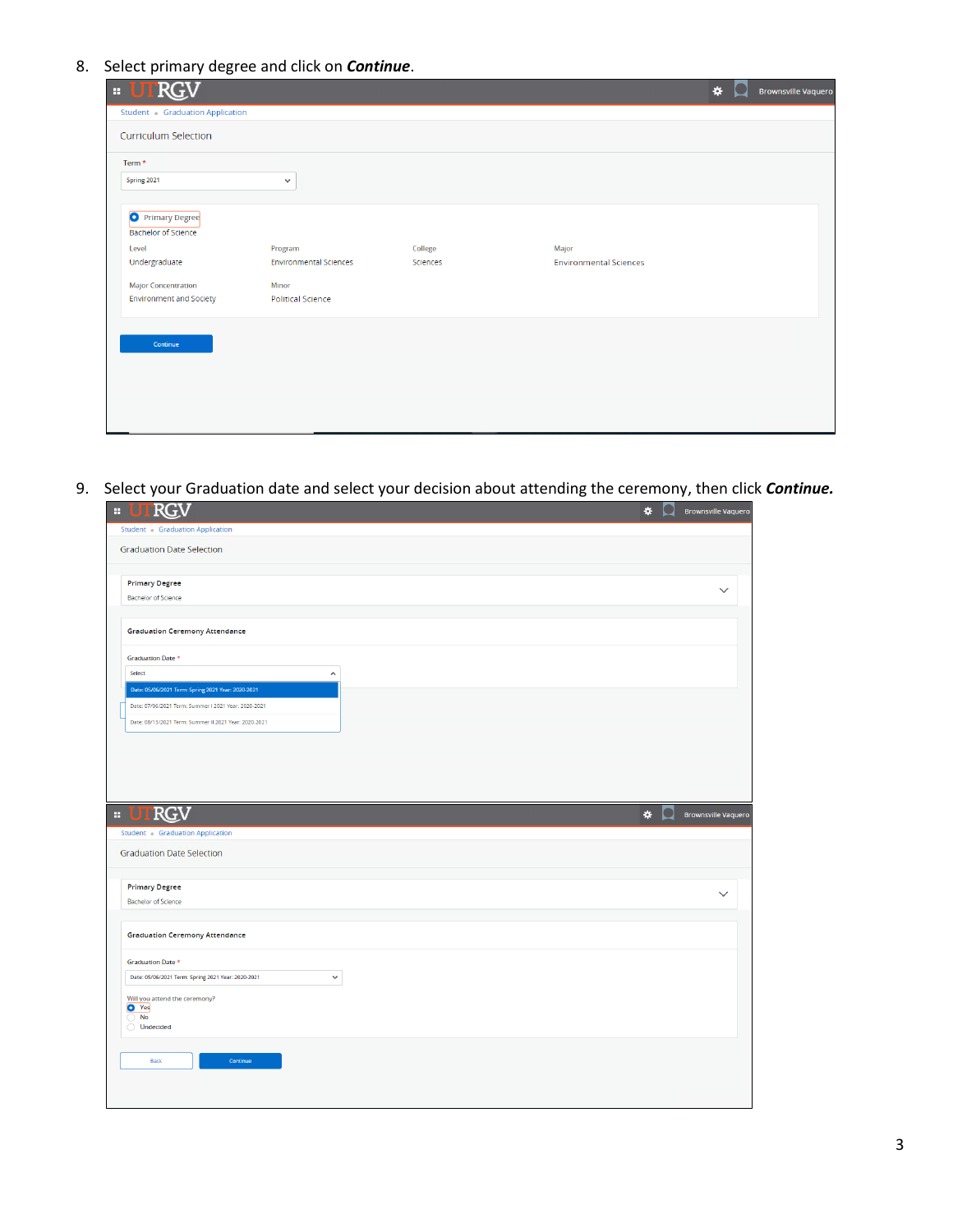10. Review your Diploma Name and then click *Continue*.

| <b>RGV</b><br><b>BB</b>                                                          | $\star$ | $\mathcal{L}$ | <b>Brownsville Vaquero</b> |
|----------------------------------------------------------------------------------|---------|---------------|----------------------------|
| Student - Graduation Application                                                 |         |               |                            |
| <b>Diploma Name Selection</b>                                                    |         |               |                            |
| <b>Primary Degree</b>                                                            |         |               | $\checkmark$               |
| <b>Bachelor of Science</b>                                                       |         |               |                            |
| (ii) This is the diploma name information.<br>Name<br><b>Brownsville Vaquero</b> |         |               |                            |
| Back<br>Continue                                                                 |         |               |                            |
|                                                                                  |         |               |                            |

11. Using the drop down menu, select the mailing address you want your diploma to be mailed to or select **new** to add a new address. Click *Continue*.

| RG<br>a,                                    |                           | * | <b>Brownsville Vaquero</b> |
|---------------------------------------------|---------------------------|---|----------------------------|
| Student Graduation Application              |                           |   |                            |
| One of your Addresses *                     |                           |   |                            |
| Permanent 1234 Vaquero Lane<br>$\checkmark$ |                           |   |                            |
| Street Line 1 *                             |                           |   |                            |
| 1234 Vaquero Lane                           |                           |   |                            |
| <b>Street Line 2</b>                        | <b>Street Line 3</b>      |   |                            |
|                                             |                           |   |                            |
| City *                                      |                           |   |                            |
| <b>Brownsville</b>                          |                           |   |                            |
| <b>State or Province</b>                    | <b>Zip or Postal Code</b> |   |                            |
| Texas<br>$\checkmark$                       | 78520                     |   |                            |
| Nation                                      |                           |   |                            |
| $\checkmark$                                |                           |   |                            |
|                                             |                           |   |                            |
|                                             |                           |   |                            |
| Back<br>Continue                            |                           |   |                            |
|                                             |                           |   |                            |
| RG<br>a,                                    |                           | * | <b>Brownsville Vaquero</b> |
| <b>Student Graduation Application</b>       |                           |   |                            |
| One of your Addresses *                     |                           |   |                            |
| New<br>$\checkmark$                         |                           |   |                            |
| Street Line 1 *                             |                           |   |                            |
|                                             |                           |   |                            |
| <b>Street Line 2</b>                        | <b>Street Line 3</b>      |   |                            |
|                                             |                           |   |                            |
| $City *$                                    |                           |   |                            |
|                                             |                           |   |                            |
| <b>State or Province</b>                    | <b>Zip or Postal Code</b> |   |                            |
|                                             |                           |   |                            |
| $\checkmark$                                |                           |   |                            |
|                                             |                           |   |                            |
| <b>Nation</b>                               |                           |   |                            |
| $\checkmark$                                |                           |   |                            |
|                                             |                           |   |                            |
| Continue<br>Back                            |                           |   |                            |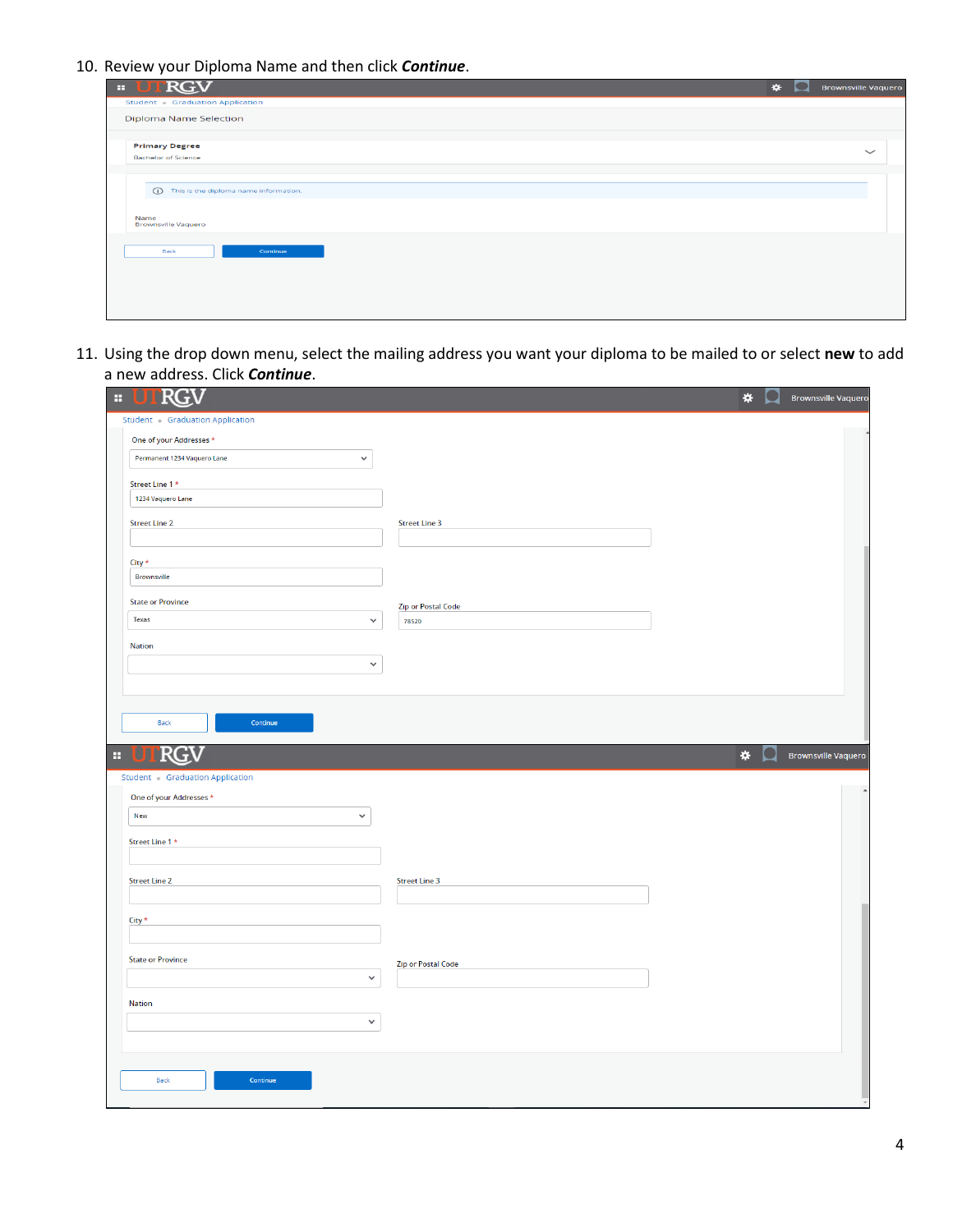12. Payment Method: Select the graduation application fee and click *Continue*.

| . .<br><b>RGV</b><br>m l                                                                          | $\star$<br>o | <b>Brownsville Vaquero</b> |
|---------------------------------------------------------------------------------------------------|--------------|----------------------------|
| Student - Graduation Application                                                                  |              |                            |
| <b>Graduation Application Payment</b>                                                             |              |                            |
| <b>Primary Degree</b>                                                                             |              | $\checkmark$               |
| <b>Bachelor of Science</b>                                                                        |              |                            |
| Payment Method *<br>Graduation Application Fee \$32.00 Graduation Application Fee<br>$\checkmark$ |              |                            |
|                                                                                                   |              |                            |
| Continue<br>Back                                                                                  |              |                            |
|                                                                                                   |              |                            |
|                                                                                                   |              |                            |
|                                                                                                   |              |                            |
|                                                                                                   |              |                            |

*Note: Graduation application fee will be added to you online bill and will need to be addressed as soon as possible. This fee does not prevent student from applying.*

13. Review your graduation application to verify all information is correct and click *Submit*.

| <b>RGV</b>                                                        |                                   |                          |                               | * | <b>Brownsville Vaquero</b> |
|-------------------------------------------------------------------|-----------------------------------|--------------------------|-------------------------------|---|----------------------------|
| Student · Graduation Application                                  |                                   |                          |                               |   |                            |
| <b>Graduation Application Summary</b>                             |                                   |                          |                               |   |                            |
| <b>Graduation Date</b>                                            |                                   |                          |                               |   |                            |
| Date                                                              | Term                              | Year                     |                               |   |                            |
| 05/06/2021                                                        | Spring 2021                       | 2020-2021                |                               |   |                            |
| Ceremony                                                          |                                   |                          |                               |   |                            |
| <b>Attend Ceremony</b>                                            |                                   |                          |                               |   |                            |
| Yes                                                               |                                   |                          |                               |   |                            |
|                                                                   |                                   |                          |                               |   |                            |
| <b>Diploma Mailing Address</b>                                    |                                   |                          |                               |   |                            |
| Street                                                            | City                              | <b>State or Province</b> | <b>Zip or Postal Code</b>     |   |                            |
| 1234 Vaquero Lane                                                 | <b>Brownsville</b>                | Texas                    | 78520                         |   |                            |
| Curriculum<br><b>Primary Degree</b><br><b>Bachelor of Science</b> |                                   |                          |                               |   |                            |
| Level                                                             | Program                           | College                  | Major                         |   |                            |
| Undergraduate                                                     | <b>Environmental Sciences</b>     | Sciences                 | <b>Environmental Sciences</b> |   |                            |
|                                                                   |                                   |                          |                               |   |                            |
| <b>Major Concentration</b><br><b>Environment and Society</b>      | Minor<br><b>Political Science</b> |                          |                               |   |                            |
|                                                                   |                                   |                          |                               |   |                            |
|                                                                   |                                   |                          |                               |   |                            |
|                                                                   |                                   |                          |                               |   |                            |
| <b>Graduation Charges</b><br>Fee                                  | <b>Payment Method</b>             |                          |                               |   |                            |